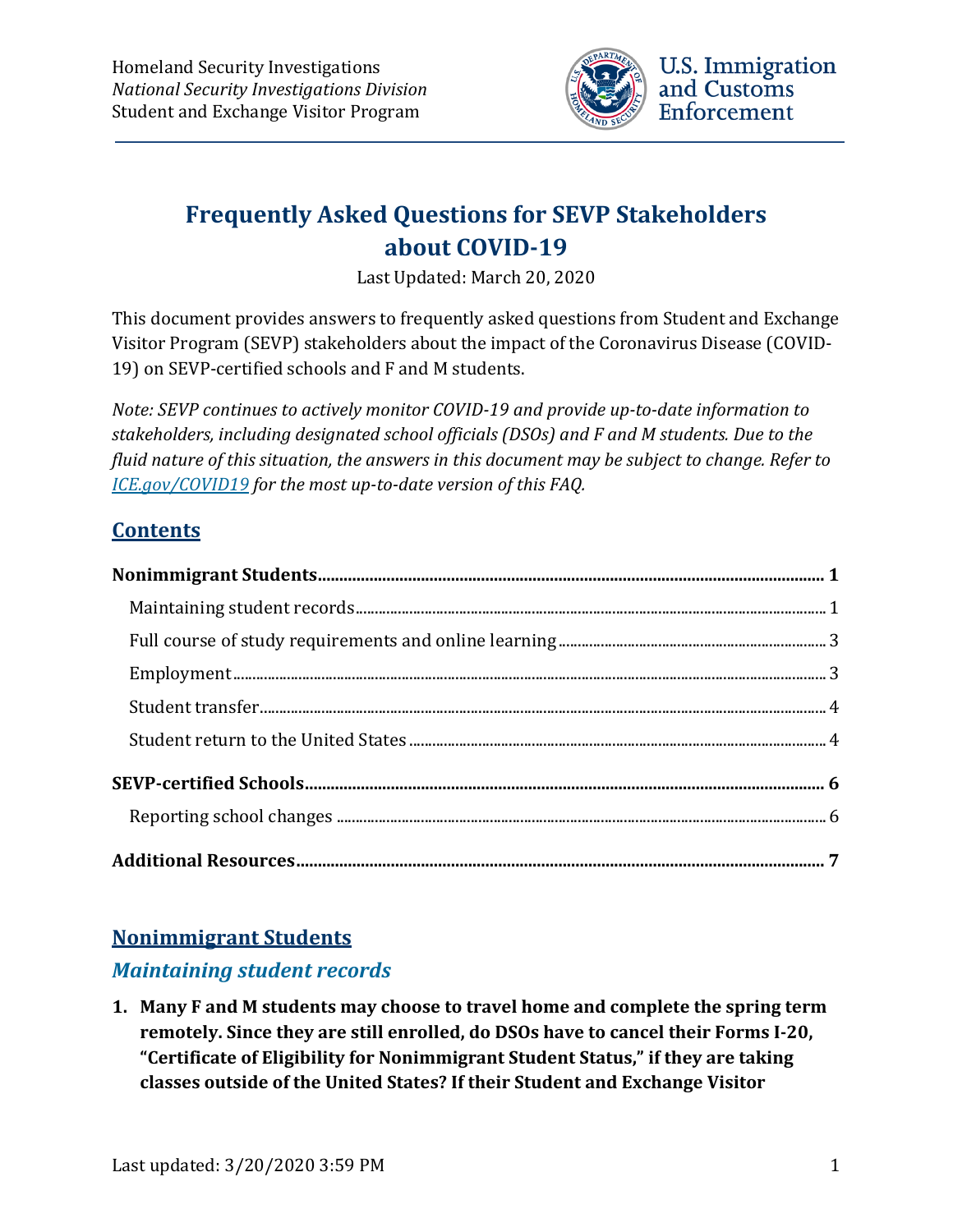

#### **Information System (SEVIS) records remain in Active status, will students be subject to the five-month rule?**

A. Under current conditions, if an active F student leaves the United States to complete the spring term online, their SEVIS record should remain in Active status and not be terminated. While the temporary measures related to COVID-19 are in place, students deemed to be maintaining status if they are making normal progress in their course of study. For that reason, the five-month temporary absence provision addressed in *8 C.F.R. 214.2(f)(4)* will not apply for students who remain in Active status.

SEVP will allow F and M students to temporarily count online classes toward a full course of study in excess of the limits stated in *8 CFR 214.2(f)(6)(i)(G)* and *8 CFR 214.2(m)(9)(v)*, even if they have left the United States and are taking the online classes elsewhere. This temporary provision is only in effect due to COVID-19 and only for schools that comply with the requirement to notify SEVP of any procedural changes within 10 business days.

Schools can find additional information about reporting procedural changes to SEVP in Broadcast Message: COVID-19 [and Potential Procedural Adaptations for F and M](https://www.ice.gov/sites/default/files/documents/Document/2020/Coronavirus%20Guidance_3.13.20.pdf)  [Nonimmigrant Students.](https://www.ice.gov/sites/default/files/documents/Document/2020/Coronavirus%20Guidance_3.13.20.pdf)

#### **2. Due to COVID-19, what is the requirement for Initial status students who have already arrived in the United States?**

A. Initial students currently in the United States that have reported to their school should be made Active in SEVIS and follow the guidelines the school provides to all its F and M students related to COVID-19. If Initial students have not arrived in the United States, they should remain in their home country.

## **3. Does SEVP have any guidance for students who have been asked to move out of their university housing?**

A. If students are required to leave campus, they can continue to study online—if possible—either inside or outside of the United States. If students remain in the United States, DSOs should update their address in SEVIS. If there are no online classes and the closure is temporary, students can find a place to live and return to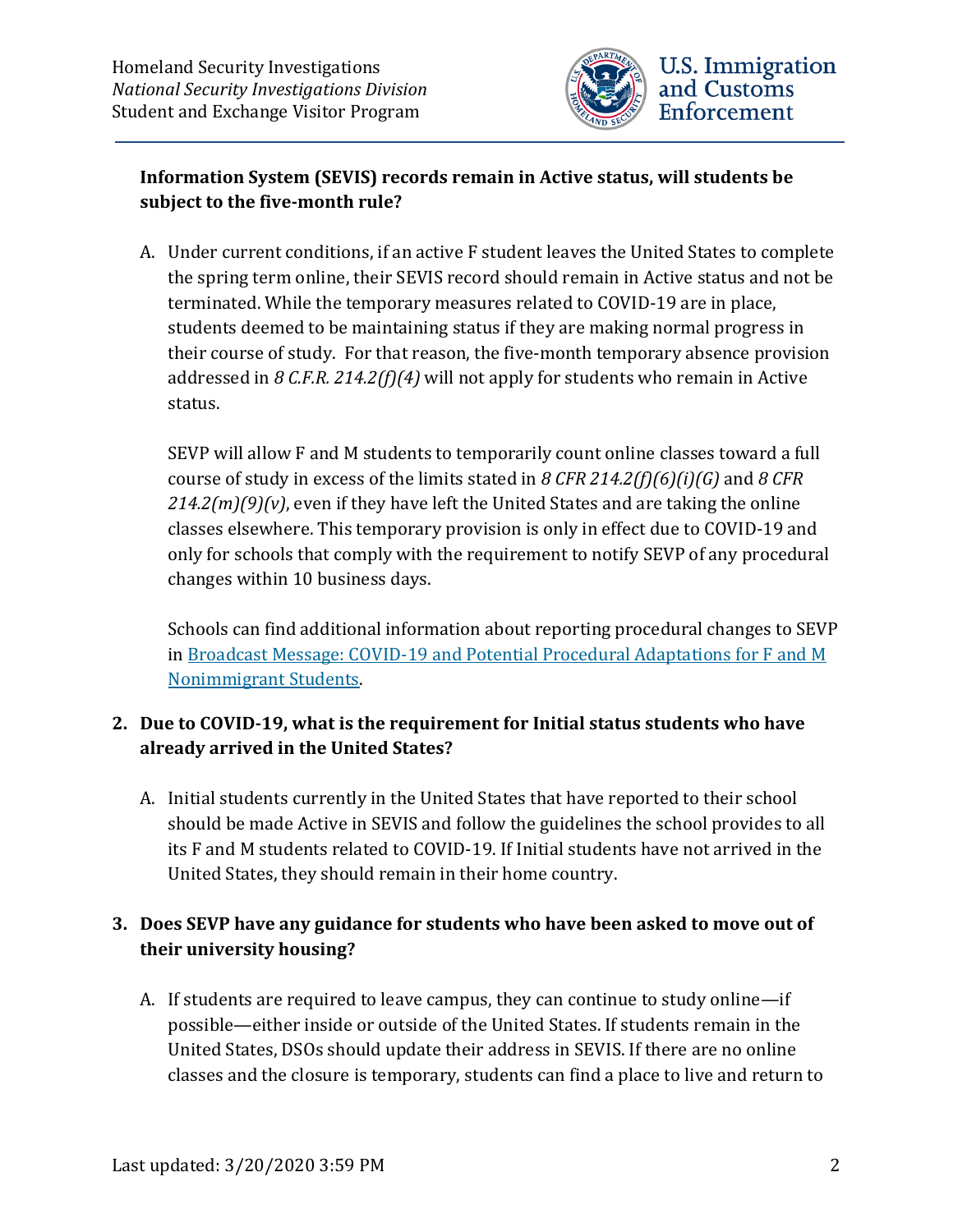

class when the school opens. For scenarios regarding school procedures and online classes, refer to the [COVID-19: Guidance for SEVP Stakeholders.](https://www.ice.gov/sites/default/files/documents/Document/2020/Coronavirus%20Guidance_3.13.20.pdf)

## <span id="page-2-0"></span>*Full course of study requirements and online learning*

- **1. Our school has switched to fully online instruction but not all courses will be offered; some courses will be canceled due to inability to deliver via online means. Will students be excused from meeting full course of study requirements if the classes they need are not being offered?**
	- A. Yes, full course of study requirements can be waived as a direct result of the impact from COVID-19. This information should be reported in a school's procedural change documents submitted to SEVP, as described in [Broadcast Message: COVID-](https://www.ice.gov/sites/default/files/documents/Document/2020/Coronavirus%20Guidance_3.13.20.pdf)[19 and Potential Procedural Adaptations for F and M Nonimmigrant Students.](https://www.ice.gov/sites/default/files/documents/Document/2020/Coronavirus%20Guidance_3.13.20.pdf) If this is a material change to previously submitted documents, schools should resubmit those documents as part of their submission to SEVP.

## <span id="page-2-1"></span>*Employment*

## **1. Can students with proper authorization participate in curricular practical training (CPT) while they are abroad?**

- A. Students may engage in CPT during their time abroad, provided they are:
	- Enrolled in a program of study in which CPT is integral to the program of study;
	- Their DSO authorized CPT in advance of the CPT start date; and
	- Either the employer has an office outside the United States or the employer can assess student engagement and attainment of learning objectives electronically.

As noted in SEVP's March 13, 2020, COVID-19: Guidance for SEVP Stakeholders. this enrollment may be online. All other requirements at *8 CFR 214.2(f)(10)(i)* still apply.

- **2. Universities that moved to online courses have allowed students to travel to their home country to complete their studies. Will this international travel alter the student's optional practical training (OPT)/CPT and social security number (SSN) status?**
	- A. The U.S. Department of Homeland Security (DHS) is evaluating these issues and may issue additional guidance. In the meantime, since U.S. Citizenship and Immigration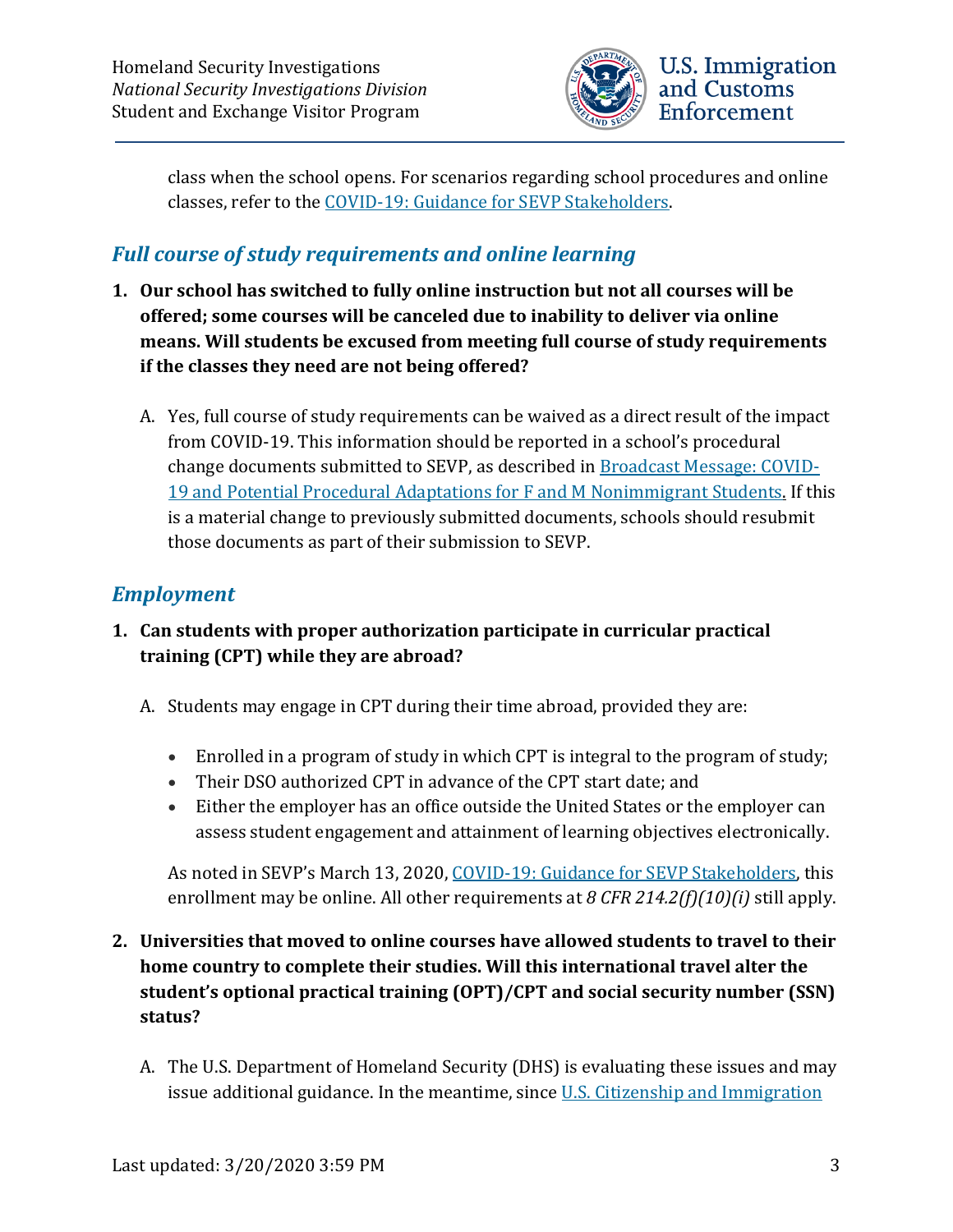

[Services \(USCIS\)](https://www.uscis.gov/) adjudicates OPT employment authorization requests, SEVP recommends reaching out to USCIS for further guidance.

Students may engage in CPT during their time abroad, provided they are enrolled in a program of study of which the CPT is an integral component, the DSO has authorized the CPT in advance, and either the employer has an office outside the United States or the employer has a means to assess student engagement and attainment of learning objectives. As noted in SEVP's March 13, 2020, COVID-19: [Guidance for SEVP Stakeholders,](https://www.ice.gov/sites/default/files/documents/Document/2020/Coronavirus%20Guidance_3.13.20.pdf) this enrollment may be online. All other requirements at *8 CFR 214.2(f)(10)(i)* still apply.

For questions regarding SSNs, SEVP recommends reaching out to the Social Security [Administration.](https://www.ssa.gov/)

## <span id="page-3-0"></span>*Student transfer*

- **1. Can students in transfer status who were supposed to start their program this spring but are unable to enter the United States defer their enrollment to summer or fall? Or, must they apply for an initial Form I-20?**
	- A. Schools may defer attendance and keep the student's status as "Transfer" in SEVIS.

Schools should document current travel restrictions for the United States and the student's country at the time of request in the student's SEVIS record. Schools should also keep on file any formal instructions from medical personnel or formal diagnoses the student submits, if applicable.

#### <span id="page-3-1"></span>*Student return to the United States*

#### **1. Will F and M students be able to return to the United States if they are continuing their studies outside of the country as a result of COVID-19?**

A. Students who continue to make normal progress in their course of study remain eligible for admission into the United States. However, because of the changing array of travel restrictions, students should refer to their local embassy's website through the [U.S. Department of State](https://travel.state.gov/content/travel/en/traveladvisories/ea/covid-19-information.html#_blank) for any updates about visa issuance. Also, DHS and the [Center for Disease Control and Prevention's](https://www.cdc.gov/coronavirus/2019-ncov/travelers/index.html) (CDC) websites provide information about current travel restrictions to the United States.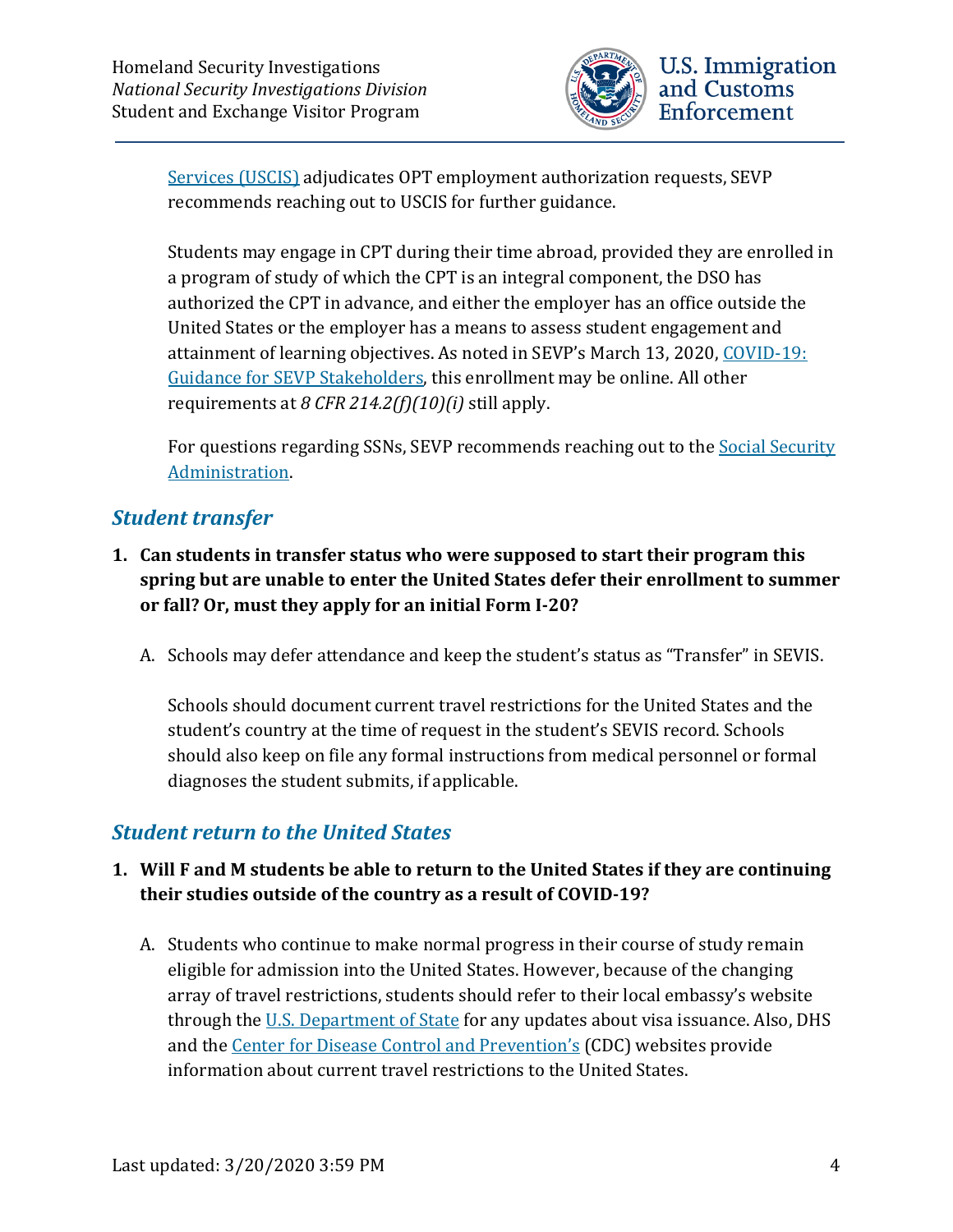

- **2. What are the instructions for students who have traveled to their home country for spring break and whose classes have now moved online and have a return ticket to the United States in the coming days? Is it advisable that these students should travel at this time or should they remain in their home country? Will their student visa status change if they choose to remain in their home country?**
	- A. SEVP advises students currently outside of the United States and looking to enter the country to check on any travel restrictions their country might have regarding international travel, including restrictions applicable to countries they may travel through. Students should also check with their DSOs to confirm the school's operational status, or procedures for out-of-country students as some schools may not currently allow new or returning students on campus for an extended period of time.

Regarding options for maintaining student status while outside of the United States, students should check with their DSOs for alternate study arrangements. Additionally, refer to [COVID-19: Scenarios for SEVP-certified Schools for Emergency](https://www.ice.gov/sites/default/files/documents/Document/2020/Coronavirus%20Guidance_3.13.20.pdf)  [Procedures](https://www.ice.gov/sites/default/files/documents/Document/2020/Coronavirus%20Guidance_3.13.20.pdf) for information about online courses.

- **3. Our school switched to fully online instruction for the remainder of the spring semester and some students will return to their home countries to complete their programs online. Can DSOs extend students' program end dates so seniors can return to the United States at the end of the school year (e.g., May or June) for graduation ceremonies on their current Forms I-20?**
	- A. DSOs should not extend students' programs to accommodate graduation ceremonies. Students wishing to return to the United States to attend graduation have the following options:
		- Students can return to the United States prior to the program end date on the Form I-20 and attend their graduation during the 60-day grace period.
		- Students who intend to continue their study in the United States can return with a pending change of educational level or transfer Form I-20.
		- Students can return to the United States on another visa classification (i.e., B-2 visitor visa).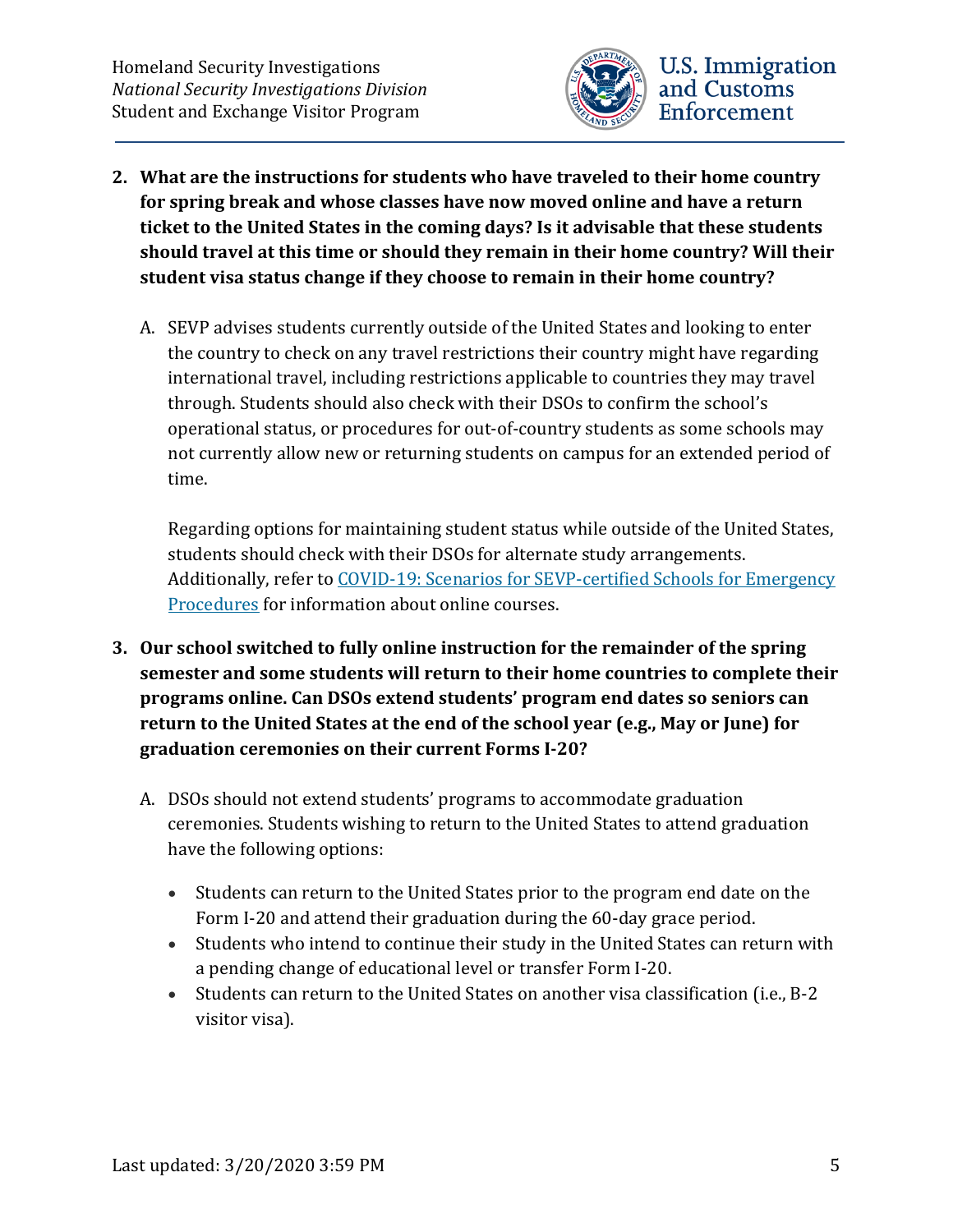

## <span id="page-5-0"></span>**SEVP-certified Schools**

#### <span id="page-5-1"></span>*Reporting school changes*

#### **1. Do schools need to notify SEVP of procedural adaptations?**

A. Yes, schools need to notify SEVP any procedural adaptation due to COVID-19 within 10 business days of the change. SEVP included notification instructions with guidance to SEVP-certified schools in [Broadcast Message: COVID-19 and Potential](https://www.ice.gov/doclib/sevis/pdf/bcm2003-01.pdf)  [Procedural Adaptations for F and M Nonimmigrant Students.](https://www.ice.gov/doclib/sevis/pdf/bcm2003-01.pdf) The program also posted an Optional COVID-19 [School Reporting Template](https://www.ice.gov/doclib/sevis/pdf/coronavirusSEVP_ReportingTemplate.pdf) that schools can use to report temporary procedural adaptations.

#### **2. How should SEVP-certified schools report temporary procedural adaptations to SEVP?**

A. SEVP included notification instructions with guidance to SEVP-certified schools in Broadcast Message: COVID-19 [and Potential Procedural Adaptations for F and M](https://www.ice.gov/doclib/sevis/pdf/bcm2003-01.pdf)  [Nonimmigrant Students.](https://www.ice.gov/doclib/sevis/pdf/bcm2003-01.pdf) The program also posted an [Optional COVID-19 School](https://www.ice.gov/doclib/sevis/pdf/coronavirusSEVP_ReportingTemplate.pdf)  [Reporting Template](https://www.ice.gov/doclib/sevis/pdf/coronavirusSEVP_ReportingTemplate.pdf) that schools can use to report temporary procedural adaptations.

## **3. Will schools receive confirmation or acknowledgment when SEVP receives their operational change documents? Is there any possibility that SEVP would deny or disapprove of a reported change by a school? If so, what happens in that instance?**

A. SEVP will send an email acknowledging receipt to each school that submits procedural change documents and add the submitted information to the school's file. However, given the significant number of changes being requested, SEVP is not going to respond to every submission in detail. If SEVP has concerns that the changes exceed permissible accommodations for COVID-19, it will contact the school for clarification or revision.

Remember, schools need to notify SEVP any procedural adaptation due to COVID-19 within 10 business days of the change. SEVP included notification instructions with guidance to SEVP-certified schools in **Broadcast Message: COVID-19 and Potential** [Procedural Adaptations for F and M Nonimmigrant Students.](https://www.ice.gov/doclib/sevis/pdf/bcm2003-01.pdf) The program also posted an Optional COVID-19 [School Reporting Template](https://www.ice.gov/doclib/sevis/pdf/coronavirusSEVP_ReportingTemplate.pdf) that schools can use to report temporary procedural adaptations.